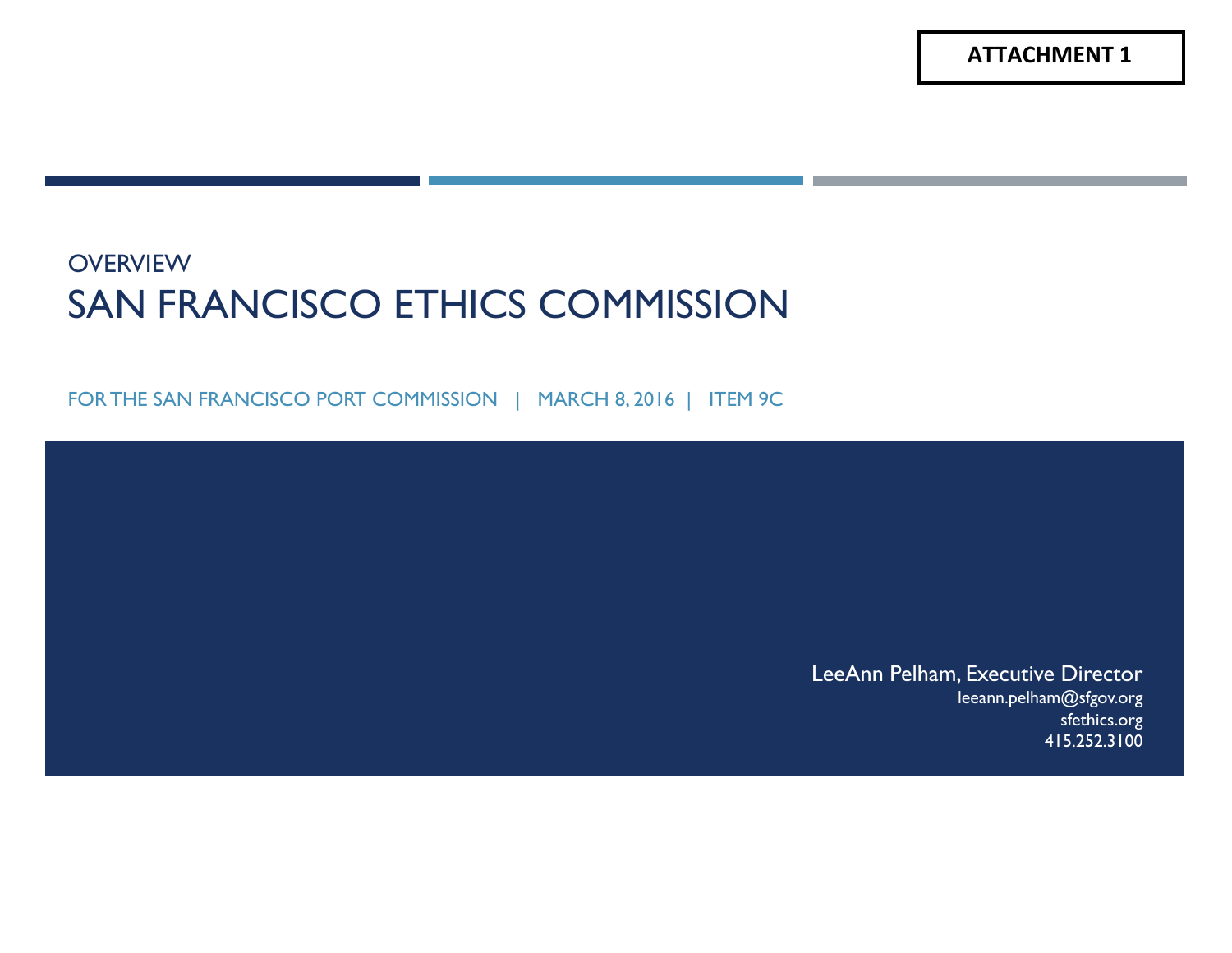#### CHARTER MANDATE

"Public office is a public trust and all officers and employees of the City and County shall exercise their public duties in a manner consistent with this trust.*"*

*Charter Section 15.102*

#### Ethics Commission Role

Voter created

Broad programmatic responsibilities

*campaign finances, conflicts of interest, lobbying, campaign consultants and governmental ethics*

Broad functional duties

*disclosure, advice, education, policy recs, assistance to agencies & employees, audits, investigations & enforcement, whistleblower protections*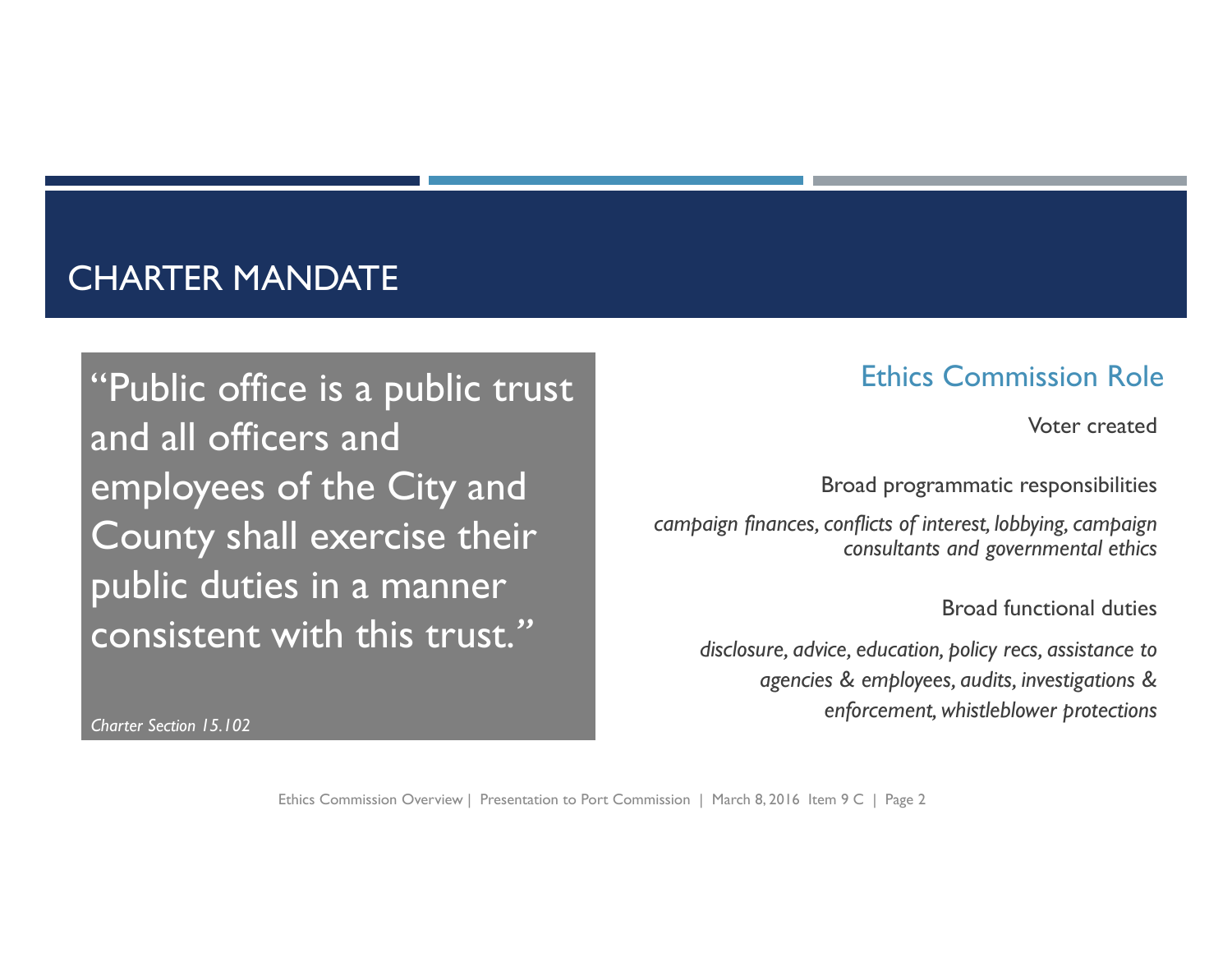# INFORMATION & EDUCATION

Resources to promote compliance with the laws by those directly regulated - both the 'what' and the 'why'

Tools to comply, and ease of use

Info that equips the public with information to support governmental accountability



"The proper operation of the government …requires that public officers and employees be independent, impartial, and responsible to the people and that public office and employment not be used for personal gain.

"Government decisions … should be, and should appear to be, made on a fair and impartial basis."

*SFC&GCC Sec 3.200 (b) and (e)*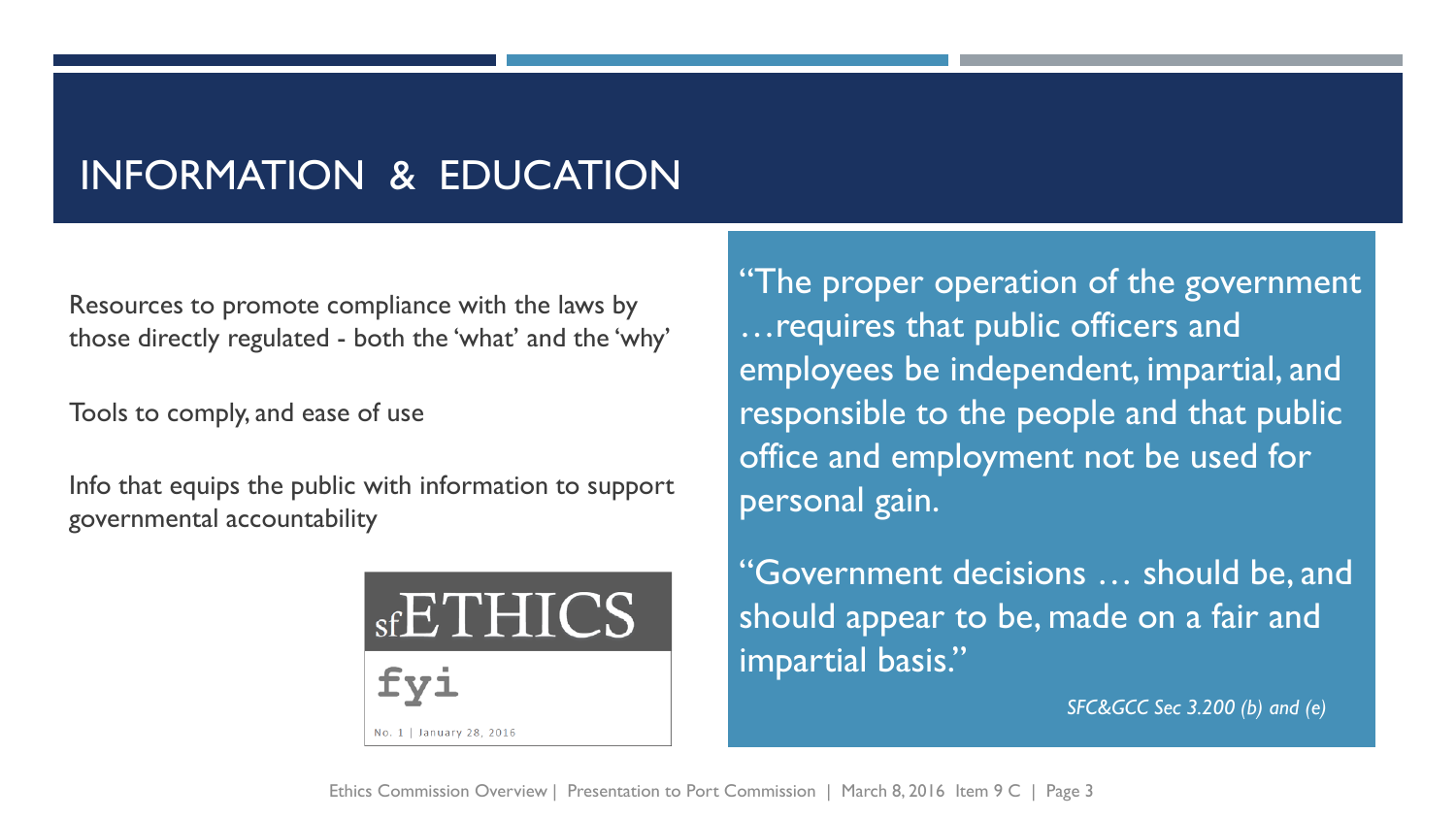## ROLE OF ENFORCEMENT

#### Statements of Incompatible Activities **Statements** Components

Engaging in the activities that are prohibited by this Statement may subject an officer or employee to discipline, up to and including possible termination of employment or removal from office, as well as to monetary fines and penalties.

C&GC Code § 3.242; Charter § 15.105

Responsibility to enforce as facts and law warrant

Required to be treated confidentially

Sanctions can be criminal, civil or administrative

Charter requirement to also refer to DA and CA for their possible investigation

Commission may levy fines of up to \$5,000 per violation, or three times the amount not reported, or unlawfully contributed, expended gave or received, whichever is greater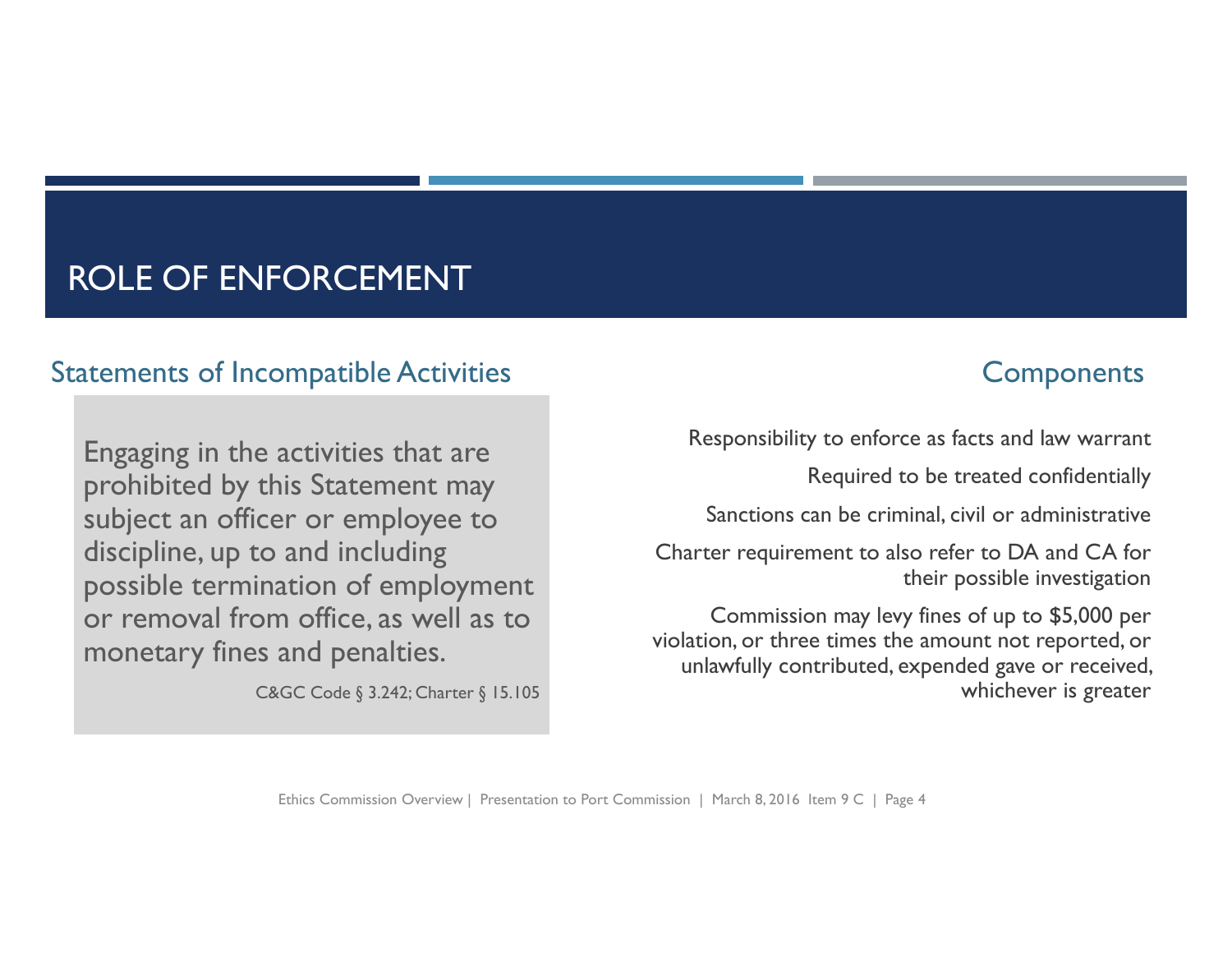### OUR BLUEPRINT

- $\overline{\phantom{a}}$  Effective policies, regularly evaluated, and built on Citywide collaboration and public engagement *Are the laws clear, strong, workable and enforceable in practice?*
- $\overline{\phantom{a}}$ Enhanced guidance to promote practical understanding of the laws and facilitate compliance
- $\overline{\phantom{a}}$ Enforcement that ensures proactive, thorough, fair, timely, and consistent investigations and case resolution
- $\mathcal{C}$ Organizational efficiencies to advance our mission and improve service delivery